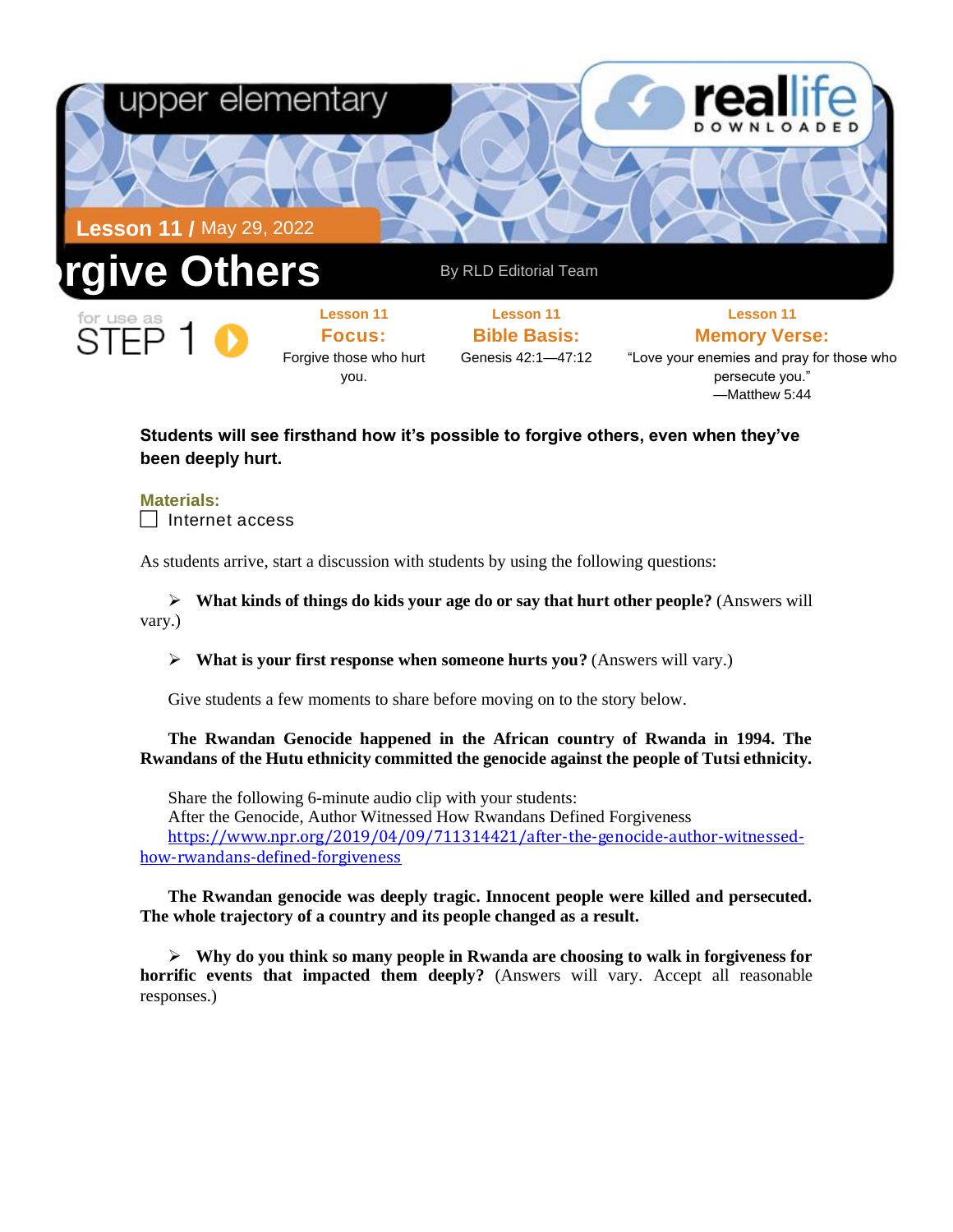➢ **If you were in the same situation, do you think you would be able to forgive? Why or**  why not? (Answers will vary. Allow students to share their hones feelings without judgment.)

**Forgiving people who hurt or abuse us isn't easy—whether they meant to hurt us or not. In the case of the Rwandan genocide, people were hurting other people intentionally. Sometimes people hurt others without meaning to, and other times the hurtful actions or words are intentional.**

➢ **What is the difference in how you respond to someone who did not hurt you on purpose versus how you respond to someone who meant to hurt you?** (Answers will vary; forgiveness is more likely when the hurt is determined unintentional.)

**Naturally we want others to forgive us when we hurt them, but it can be a challenge to be the one who has to do the forgiving, especially if the person who did something wrong to us did it on purpose. Joseph's brothers meant to harm him. Let's see how Joseph responded.**

(Continue on to Steps 2 and 3 in your teacher's guide; your Step 4 appears below.)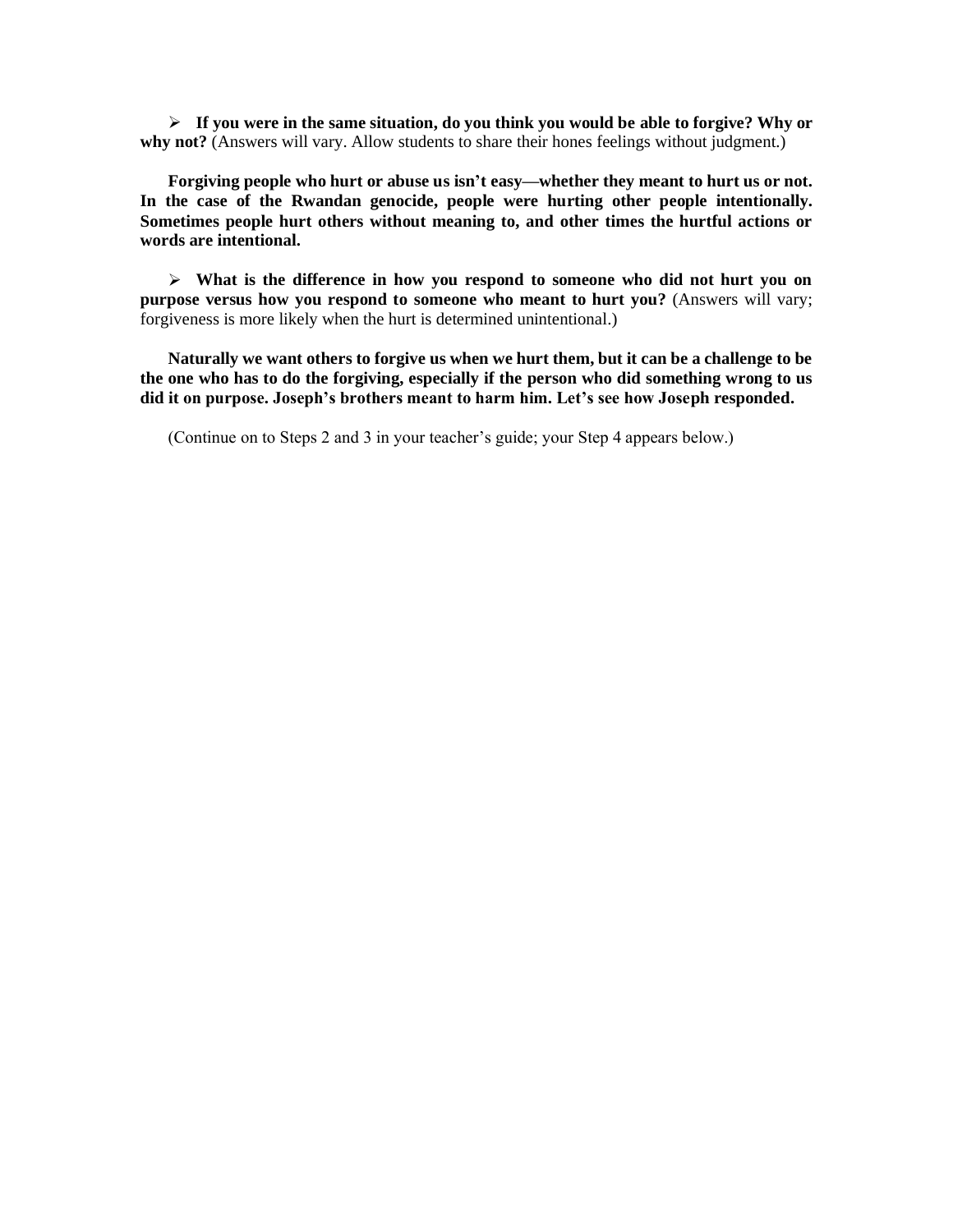

—Matthew 5:44

## **Materials:**

| $\Box$ Internet access                            |  |
|---------------------------------------------------|--|
| $\Box$ Paper                                      |  |
| $\Box$ Pencils with erasers (or separate erasers) |  |

If your class is meeting online, invite students to bring paper and pencils with erasers (or separate erasers) with them to class.

**The way that Joseph forgave and loved his brothers is an example of how God loves and forgives us. It is also an example of how we need to love and forgive others—even those who hurt us on purpose.** 

Distribute paper and pencils (or invite students to have those items ready at home). Ask the students to choose an area in the room where they can each work undisturbed in their own personal space.

**Write down something that someone did or said that hurt you. Think about how the words or actions made you feel.** 

**Now, using your erasers, erase what the person did or said until there is no trace of it on the paper. As you erase, ask yourself: "Can I forgive the person that same way, so that what he or she did is gone from the record? Can I give that person a fresh start?"**

➢ **What is the hardest part about forgiving someone?** (Answers will vary; the person has not shown forgiveness in the past; the person does not appear to be sorry; the person offends me often; the person does not deserve to be forgiven, etc.)

**It is easier to say that we need to forgive than it is to actually forgive. Sometimes we like to hold on to the hurt and blame another person for how miserable we feel.** 

➢ **How do you think Joseph was able to forgive his brothers after what they did to him?** (Answers will vary; God's love helped him forgive; he knew God would take care of the matter; it was more important for him to please God than to hold a grudge.)

**Continue working on your paper, writing down words or deeds that have hurt. Also write**